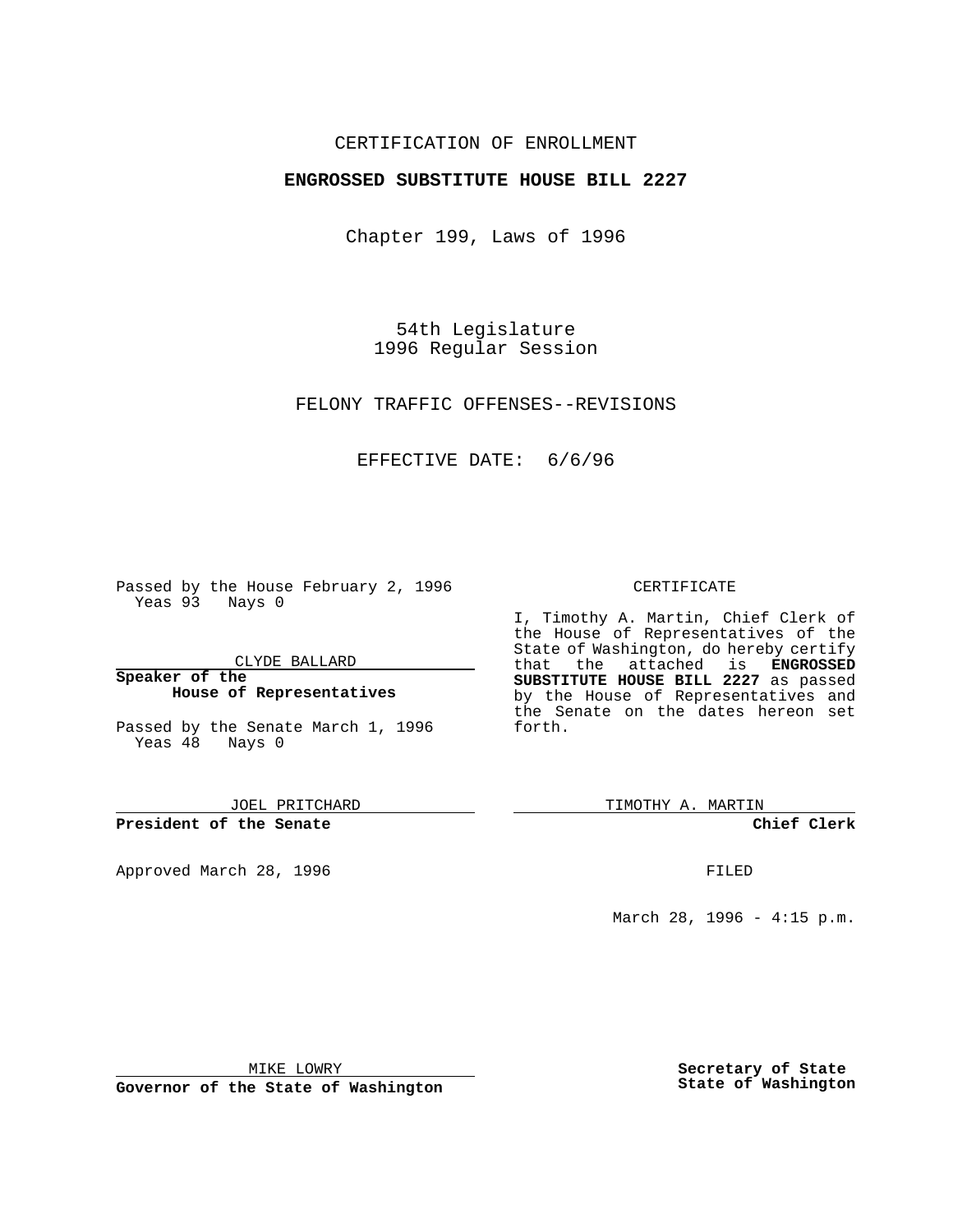# **ENGROSSED SUBSTITUTE HOUSE BILL 2227** \_\_\_\_\_\_\_\_\_\_\_\_\_\_\_\_\_\_\_\_\_\_\_\_\_\_\_\_\_\_\_\_\_\_\_\_\_\_\_\_\_\_\_\_\_\_\_

\_\_\_\_\_\_\_\_\_\_\_\_\_\_\_\_\_\_\_\_\_\_\_\_\_\_\_\_\_\_\_\_\_\_\_\_\_\_\_\_\_\_\_\_\_\_\_

Passed Legislature - 1996 Regular Session

#### **State of Washington 54th Legislature 1996 Regular Session**

**By** House Committee on Law & Justice (originally sponsored by Representatives Sterk, Sheahan, L. Thomas, Honeyford, Robertson, Stevens, Koster, Carlson, Thompson and Costa)

Read first time 01/18/96.

1 AN ACT Relating to felony traffic offenses; amending RCW 9.94A.120, 9.94A.150, 9.94A.400, 46.01.260, 46.20.285, 46.61.520, and 46.61.522; creating a new section; and prescribing penalties.

BE IT ENACTED BY THE LEGISLATURE OF THE STATE OF WASHINGTON:

 **Sec. 1.** RCW 9.94A.120 and 1995 c 108 s 3 are each amended to read as follows:

 When a person is convicted of a felony, the court shall impose punishment as provided in this section.

 (1) Except as authorized in subsections (2), (4), (5), (6), and (8) of this section, the court shall impose a sentence within the sentence range for the offense.

 (2) The court may impose a sentence outside the standard sentence range for that offense if it finds, considering the purpose of this chapter, that there are substantial and compelling reasons justifying an exceptional sentence.

 (3) Whenever a sentence outside the standard range is imposed, the court shall set forth the reasons for its decision in written findings of fact and conclusions of law. A sentence outside the standard range shall be a determinate sentence.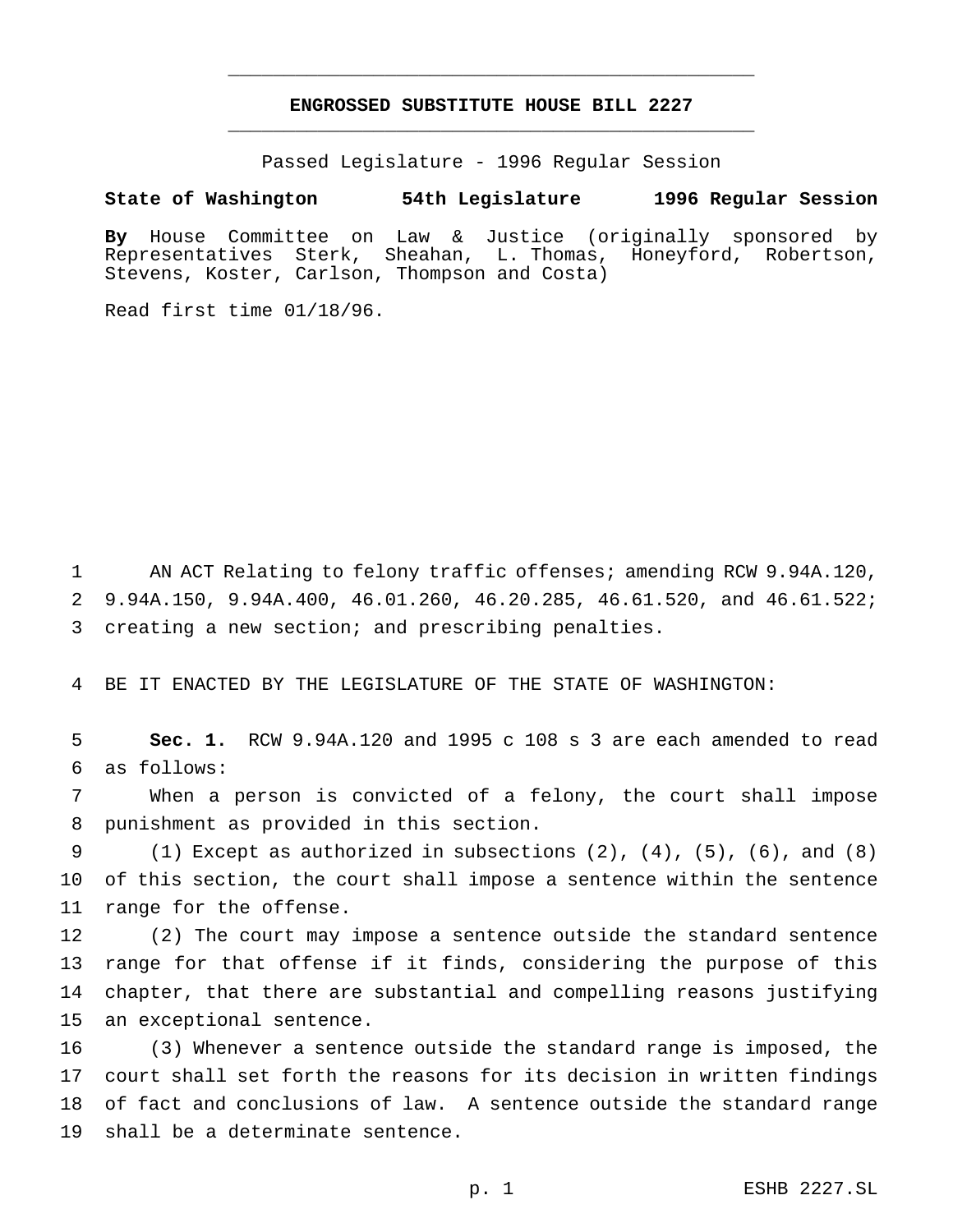(4) A persistent offender shall be sentenced to a term of total confinement for life without the possibility of parole or, when authorized by RCW 10.95.030 for the crime of aggravated murder in the first degree, sentenced to death, notwithstanding the maximum sentence under any other law. An offender convicted of the crime of murder in the first degree shall be sentenced to a term of total confinement not less than twenty years. An offender convicted of the crime of assault in the first degree or assault of a child in the first degree where the offender used force or means likely to result in death or intended to kill the victim shall be sentenced to a term of total confinement not less than five years. An offender convicted of the crime of rape in the first degree shall be sentenced to a term of total confinement not less than five years. The foregoing minimum terms of total confinement are mandatory and shall not be varied or modified as provided in subsection (2) of this section. In addition, all offenders subject to the provisions of this subsection shall not be eligible for community custody, earned early release time, furlough, home detention, partial confinement, work crew, work release, or any other form of early release as defined under RCW 9.94A.150 (1), (2), (3), (5), (7), or (8), or any other form of authorized leave of absence from the correctional facility while not in the direct custody of a corrections officer or officers during such minimum terms of total confinement except in the case of an offender in need of emergency medical treatment or for the purpose of commitment to an inpatient treatment facility in the case of an offender convicted of the crime of rape in the first degree.

 (5) In sentencing a first-time offender the court may waive the imposition of a sentence within the sentence range and impose a sentence which may include up to ninety days of confinement in a facility operated or utilized under contract by the county and a requirement that the offender refrain from committing new offenses. The sentence may also include up to two years of community supervision, which, in addition to crime-related prohibitions, may include requirements that the offender perform any one or more of the following:

(a) Devote time to a specific employment or occupation;

 (b) Undergo available outpatient treatment for up to two years, or inpatient treatment not to exceed the standard range of confinement for that offense;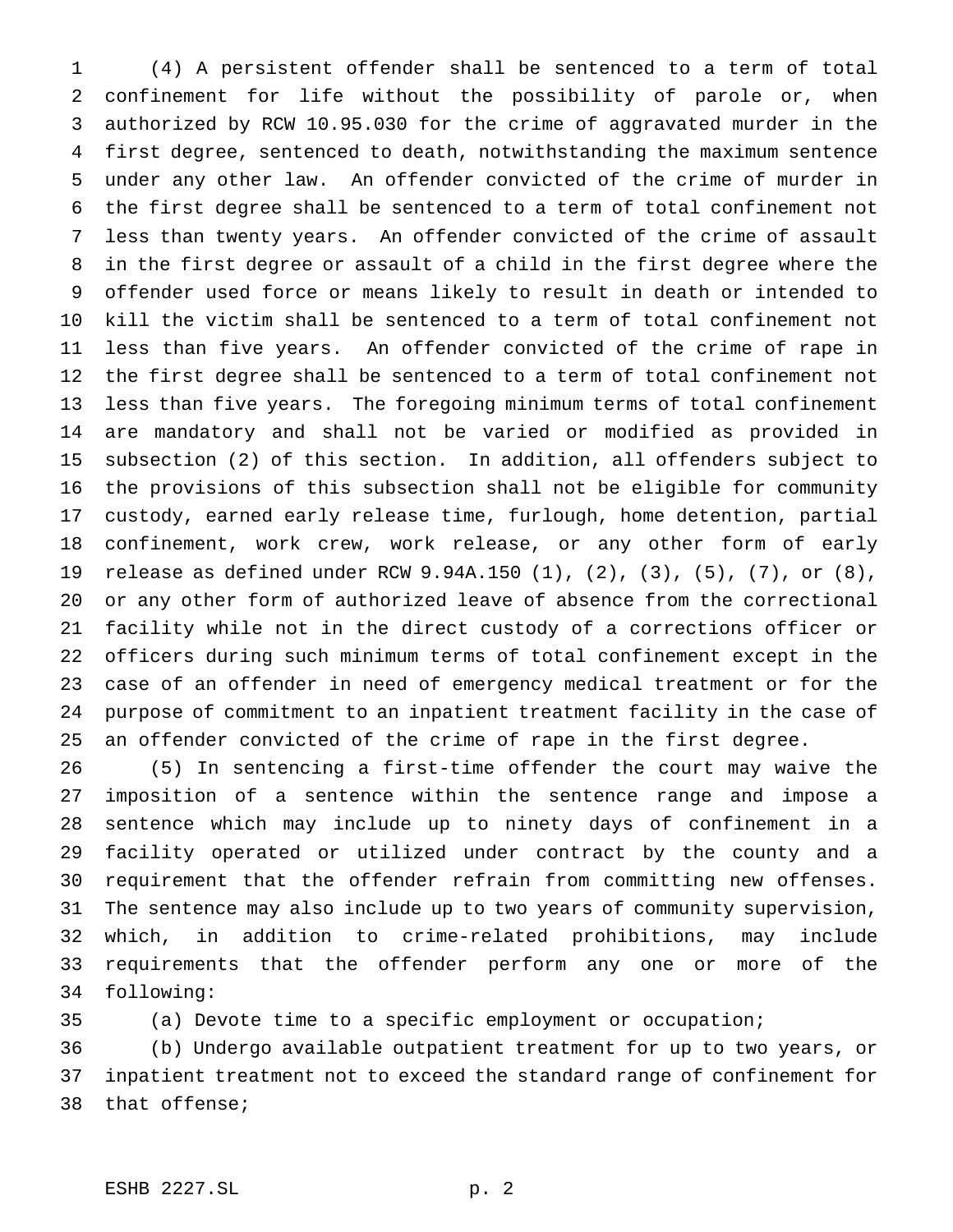(c) Pursue a prescribed, secular course of study or vocational training;

 (d) Remain within prescribed geographical boundaries and notify the court or the community corrections officer prior to any change in the offender's address or employment;

 (e) Report as directed to the court and a community corrections officer; or

 (f) Pay all court-ordered legal financial obligations as provided in RCW 9.94A.030 and/or perform community service work.

 (6)(a) An offender is eligible for the special drug offender sentencing alternative if:

 (i) The offender is convicted of the manufacture, delivery, or possession with intent to manufacture or deliver a controlled substance classified in Schedule I or II that is a narcotic drug or a felony that is, under chapter 9A.28 RCW or RCW 69.50.407, a criminal attempt, criminal solicitation, or criminal conspiracy to commit such crimes, and the violation does not involve a sentence enhancement under RCW 9.94A.310 (3) or (4);

 (ii) The offender has no prior convictions for a felony in this 20 state, another state, or the United States; and

 (iii) The offense involved only a small quantity of the particular controlled substance as determined by the judge upon consideration of such factors as the weight, purity, packaging, sale price, and street value of the controlled substance.

 (b) If the midpoint of the standard range is greater than one year and the sentencing judge determines that the offender is eligible for this option and that the offender and the community will benefit from the use of the special drug offender sentencing alternative, the judge may waive imposition of a sentence within the standard range and impose a sentence that must include a period of total confinement in a state facility for one-half of the midpoint of the standard range. During incarceration in the state facility, offenders sentenced under this subsection shall undergo a comprehensive substance abuse assessment and receive, within available resources, treatment services appropriate for the offender. The treatment services shall be designed by the division of alcohol and substance abuse of the department of social and health services, in cooperation with the department of corrections. If the midpoint of the standard range is twenty-four months or less, no more than three months of the sentence may be served in a work release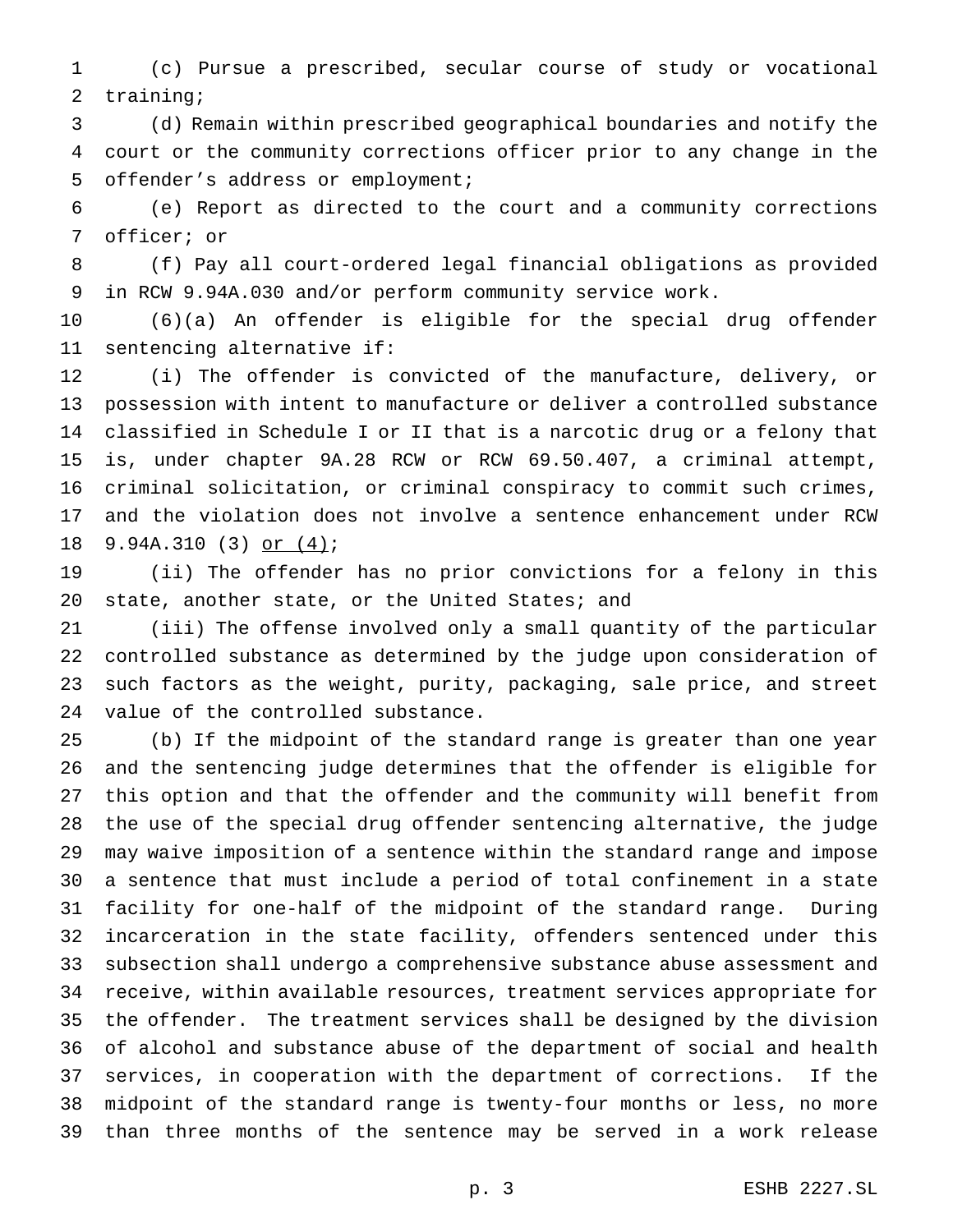status. The court shall also impose one year of concurrent community custody and community supervision that must include appropriate outpatient substance abuse treatment, crime-related prohibitions including a condition not to use illegal controlled substances, and a requirement to submit to urinalysis or other testing to monitor that status. The court may require that the monitoring for controlled substances be conducted by the department or by a treatment 8 alternatives to  $((+a+))$  street crime program or a comparable court or agency-referred program. The offender may be required to pay thirty dollars per month while on community custody to offset the cost of monitoring. In addition, the court shall impose three or more of the following conditions:

(i) Devote time to a specific employment or training;

 (ii) Remain within prescribed geographical boundaries and notify the court or the community corrections officer before any change in the offender's address or employment;

(iii) Report as directed to a community corrections officer;

(iv) Pay all court-ordered legal financial obligations;

(v) Perform community service work;

(vi) Stay out of areas designated by the sentencing judge.

 (c) If the offender violates any of the sentence conditions in (b) of this subsection, the department shall impose sanctions administratively, with notice to the prosecuting attorney and the sentencing court. Upon motion of the court or the prosecuting attorney, a violation hearing shall be held by the court. If the court finds that conditions have been willfully violated, the court may impose confinement consisting of up to the remaining one-half of the midpoint of the standard range. All total confinement served during the period of community custody shall be credited to the offender, regardless of whether the total confinement is served as a result of the original sentence, as a result of a sanction imposed by the department, or as a result of a violation found by the court. The term of community supervision shall be tolled by any period of time served in total confinement as a result of a violation found by the court.

 (d) The department shall determine the rules for calculating the value of a day fine based on the offender's income and reasonable obligations which the offender has for the support of the offender and any dependents. These rules shall be developed in consultation with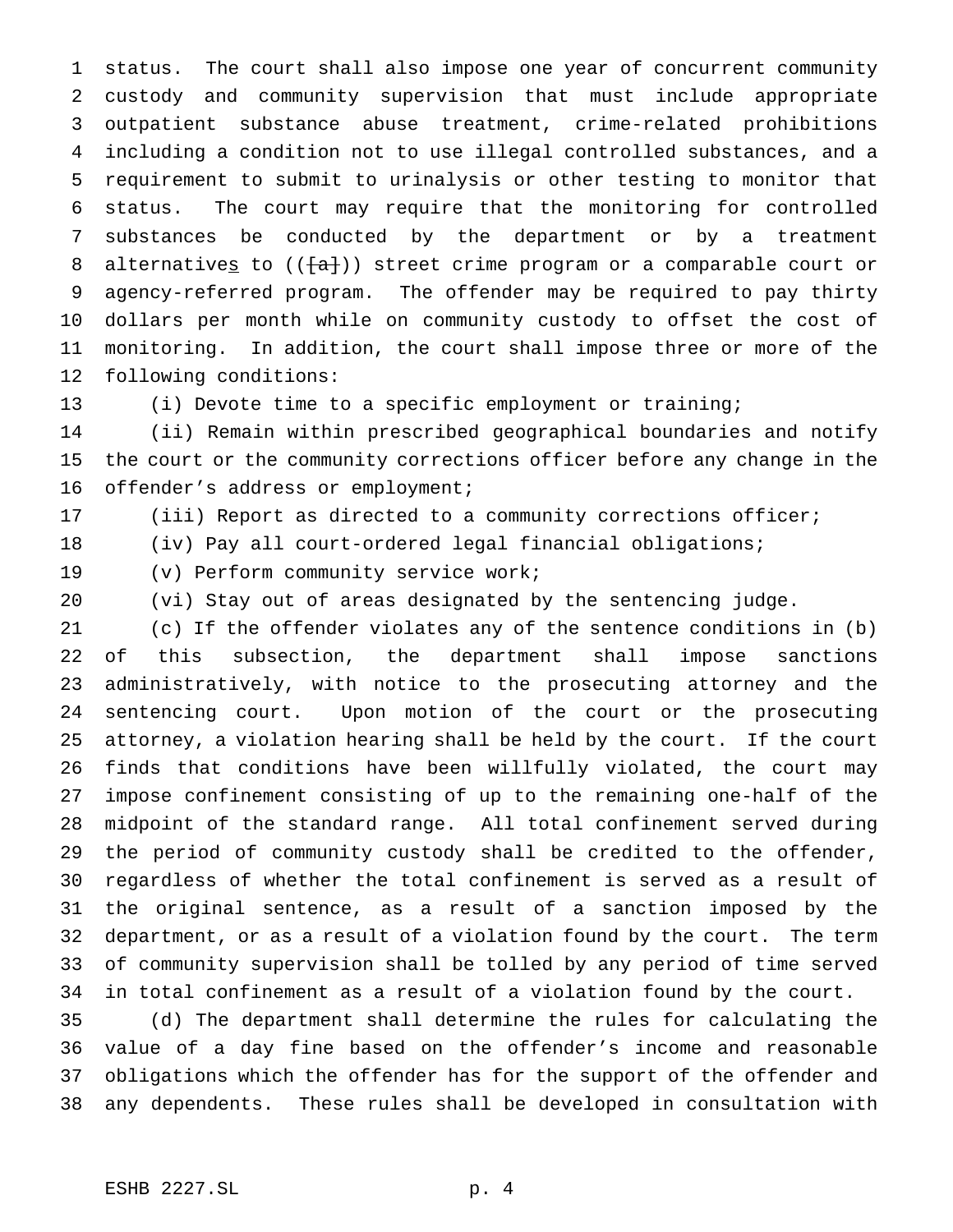the administrator for the courts, the office of financial management, and the commission.

 (7) If a sentence range has not been established for the defendant's crime, the court shall impose a determinate sentence which may include not more than one year of confinement, community service work, a term of community supervision not to exceed one year, and/or other legal financial obligations. The court may impose a sentence which provides more than one year of confinement if the court finds, considering the purpose of this chapter, that there are substantial and compelling reasons justifying an exceptional sentence.

 (8)(a)(i) When an offender is convicted of a sex offense other than a violation of RCW 9A.44.050 or a sex offense that is also a serious violent offense and has no prior convictions for a sex offense or any other felony sex offenses in this or any other state, the sentencing court, on its own motion or the motion of the state or the defendant, may order an examination to determine whether the defendant is amenable to treatment.

 The report of the examination shall include at a minimum the following: The defendant's version of the facts and the official version of the facts, the defendant's offense history, an assessment of problems in addition to alleged deviant behaviors, the offender's social and employment situation, and other evaluation measures used. The report shall set forth the sources of the evaluator's information. The examiner shall assess and report regarding the defendant's amenability to treatment and relative risk to the community. A proposed treatment plan shall be provided and shall include, at a minimum:

 (A) Frequency and type of contact between offender and therapist; (B) Specific issues to be addressed in the treatment and description of planned treatment modalities;

 (C) Monitoring plans, including any requirements regarding living conditions, lifestyle requirements, and monitoring by family members and others;

(D) Anticipated length of treatment; and

(E) Recommended crime-related prohibitions.

 The court on its own motion may order, or on a motion by the state shall order, a second examination regarding the offender's amenability to treatment. The evaluator shall be selected by the party making the motion. The defendant shall pay the cost of any second examination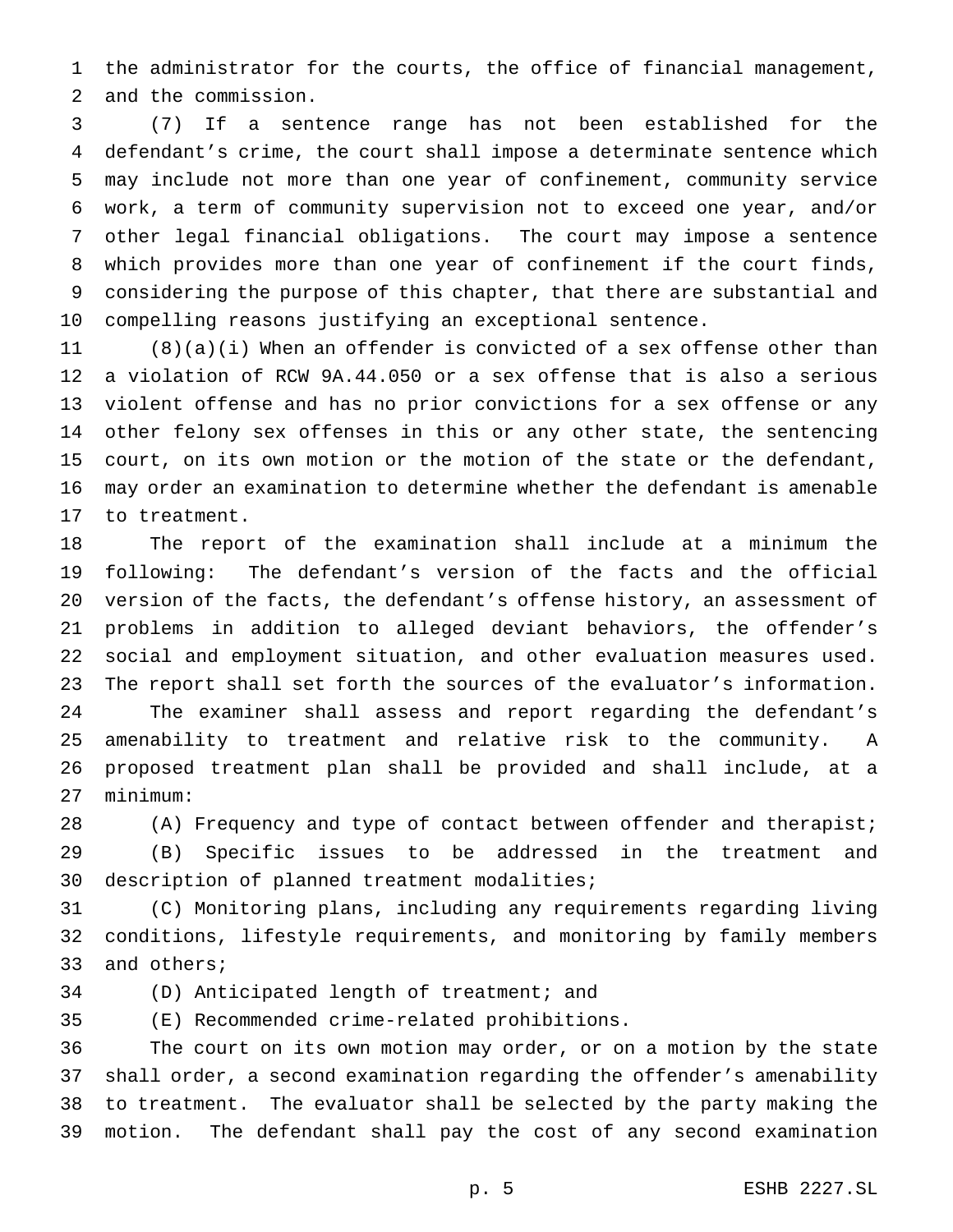ordered unless the court finds the defendant to be indigent in which case the state shall pay the cost.

 (ii) After receipt of the reports, the court shall consider whether the offender and the community will benefit from use of this special sexual offender sentencing alternative and consider the victim's opinion whether the offender should receive a treatment disposition under this subsection. If the court determines that this special sex offender sentencing alternative is appropriate, the court shall then impose a sentence within the sentence range. If this sentence is less than eight years of confinement, the court may suspend the execution of the sentence and impose the following conditions of suspension:

 (A) The court shall place the defendant on community supervision for the length of the suspended sentence or three years, whichever is greater; and

 (B) The court shall order treatment for any period up to three years in duration. The court in its discretion shall order outpatient sex offender treatment or inpatient sex offender treatment, if available. A community mental health center may not be used for such treatment unless it has an appropriate program designed for sex offender treatment. The offender shall not change sex offender treatment providers or treatment conditions without first notifying the prosecutor, the community corrections officer, and the court, and shall not change providers without court approval after a hearing if the prosecutor or community corrections officer object to the change. In addition, as conditions of the suspended sentence, the court may impose other sentence conditions including up to six months of confinement, not to exceed the sentence range of confinement for that offense, crime-related prohibitions, and requirements that the offender perform any one or more of the following:

(I) Devote time to a specific employment or occupation;

 (II) Remain within prescribed geographical boundaries and notify the court or the community corrections officer prior to any change in 33 the offender's address or employment;

 (III) Report as directed to the court and a community corrections officer;

 (IV) Pay all court-ordered legal financial obligations as provided in RCW 9.94A.030, perform community service work, or any combination thereof; or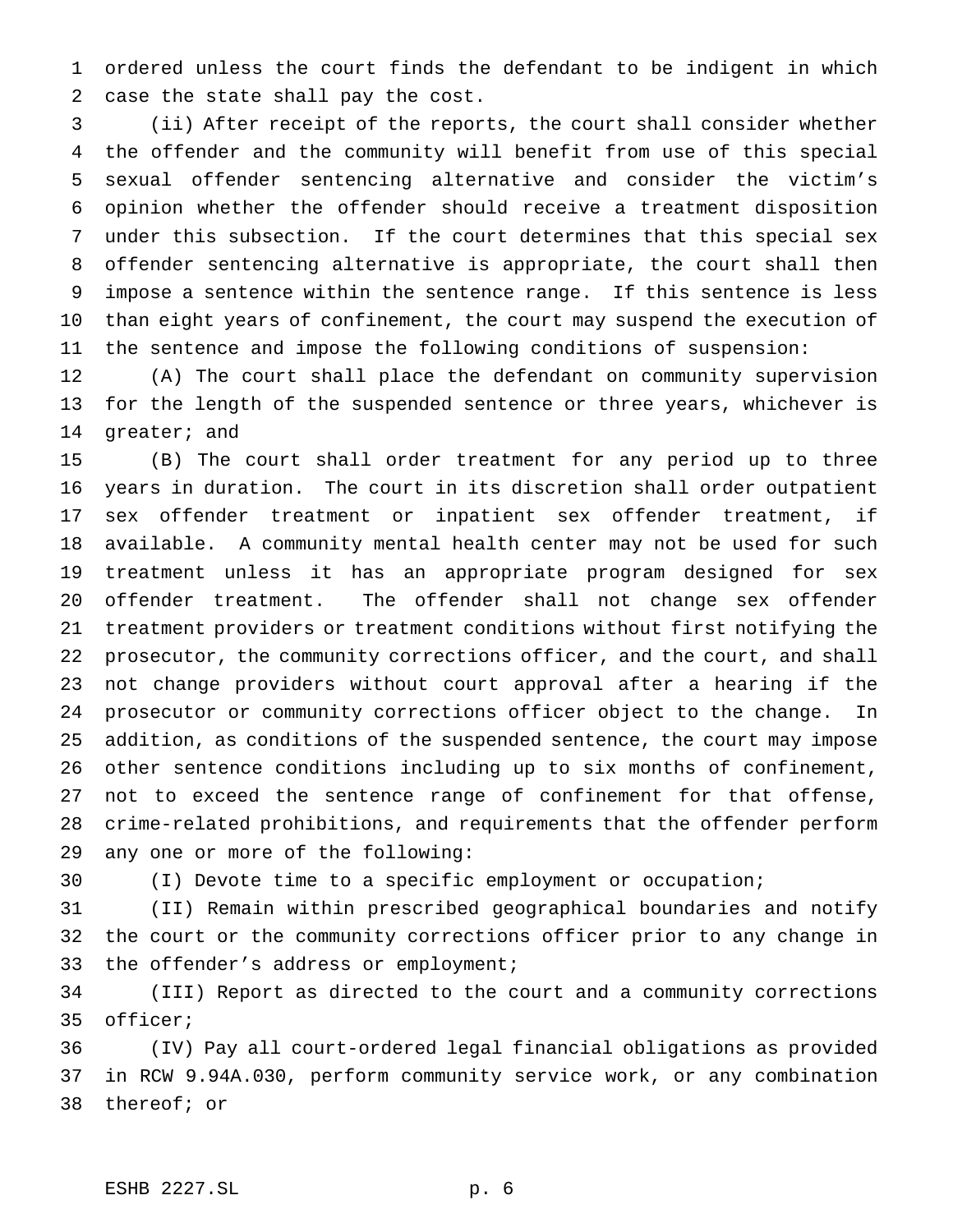(V) Make recoupment to the victim for the cost of any counseling required as a result of the offender's crime.

 (iii) The sex offender therapist shall submit quarterly reports on the defendant's progress in treatment to the court and the parties. The report shall reference the treatment plan and include at a minimum the following: Dates of attendance, defendant's compliance with requirements, treatment activities, the defendant's relative progress in treatment, and any other material as specified by the court at sentencing.

 (iv) At the time of sentencing, the court shall set a treatment termination hearing for three months prior to the anticipated date for completion of treatment. Prior to the treatment termination hearing, the treatment professional and community corrections officer shall submit written reports to the court and parties regarding the defendant's compliance with treatment and monitoring requirements, and recommendations regarding termination from treatment, including proposed community supervision conditions. Either party may request and the court may order another evaluation regarding the advisability of termination from treatment. The defendant shall pay the cost of any additional evaluation ordered unless the court finds the defendant to be indigent in which case the state shall pay the cost. At the treatment termination hearing the court may: (A) Modify conditions of community supervision, and either (B) terminate treatment, or (C) extend treatment for up to the remaining period of community supervision.

 (v) The court may revoke the suspended sentence at any time during the period of community supervision and order execution of the sentence if: (A) The defendant violates the conditions of the suspended sentence, or (B) the court finds that the defendant is failing to make satisfactory progress in treatment. All confinement time served during the period of community supervision shall be credited to the offender if the suspended sentence is revoked.

 (vi) Except as provided in (a)(vii) of this subsection, after July 1, 1991, examinations and treatment ordered pursuant to this subsection shall only be conducted by sex offender treatment providers certified by the department of health pursuant to chapter 18.155 RCW.

 (vii) A sex offender therapist who examines or treats a sex offender pursuant to this subsection (8) does not have to be certified by the department of health pursuant to chapter 18.155 RCW if the court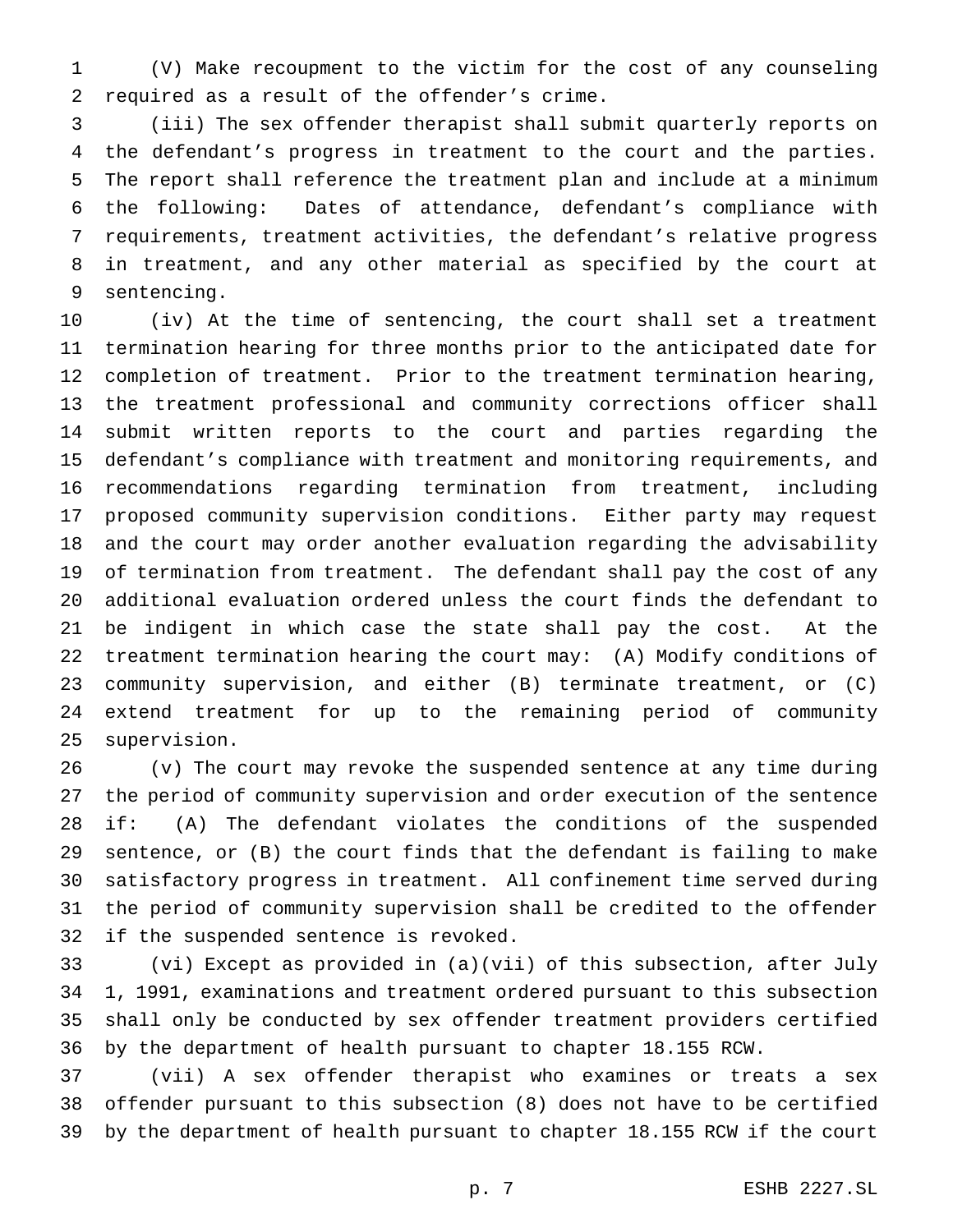finds that: (A) The offender has already moved to another state or plans to move to another state for reasons other than circumventing the certification requirements; (B) no certified providers are available for treatment within a reasonable geographical distance of the offender's home; and (C) the evaluation and treatment plan comply with this subsection (8) and the rules adopted by the department of health.

 For purposes of this subsection, "victim" means any person who has sustained emotional, psychological, physical, or financial injury to person or property as a result of the crime charged. "Victim" also means a parent or guardian of a victim who is a minor child unless the parent or guardian is the perpetrator of the offense.

 (b) When an offender commits any felony sex offense on or after July 1, 1987, and is sentenced to a term of confinement of more than one year but less than six years, the sentencing court may, on its own motion or on the motion of the offender or the state, request the department of corrections to evaluate whether the offender is amenable to treatment and the department may place the offender in a treatment program within a correctional facility operated by the department.

 Except for an offender who has been convicted of a violation of RCW 9A.44.040 or 9A.44.050, if the offender completes the treatment program before the expiration of his or her term of confinement, the department of corrections may request the court to convert the balance of confinement to community supervision and to place conditions on the offender including crime-related prohibitions and requirements that the offender perform any one or more of the following:

(i) Devote time to a specific employment or occupation;

 (ii) Remain within prescribed geographical boundaries and notify the court or the community corrections officer prior to any change in the offender's address or employment;

 (iii) Report as directed to the court and a community corrections officer;

(iv) Undergo available outpatient treatment.

 If the offender violates any of the terms of his or her community supervision, the court may order the offender to serve out the balance of his or her community supervision term in confinement in the custody of the department of corrections.

 Nothing in this subsection (8)(b) shall confer eligibility for such programs for offenders convicted and sentenced for a sex offense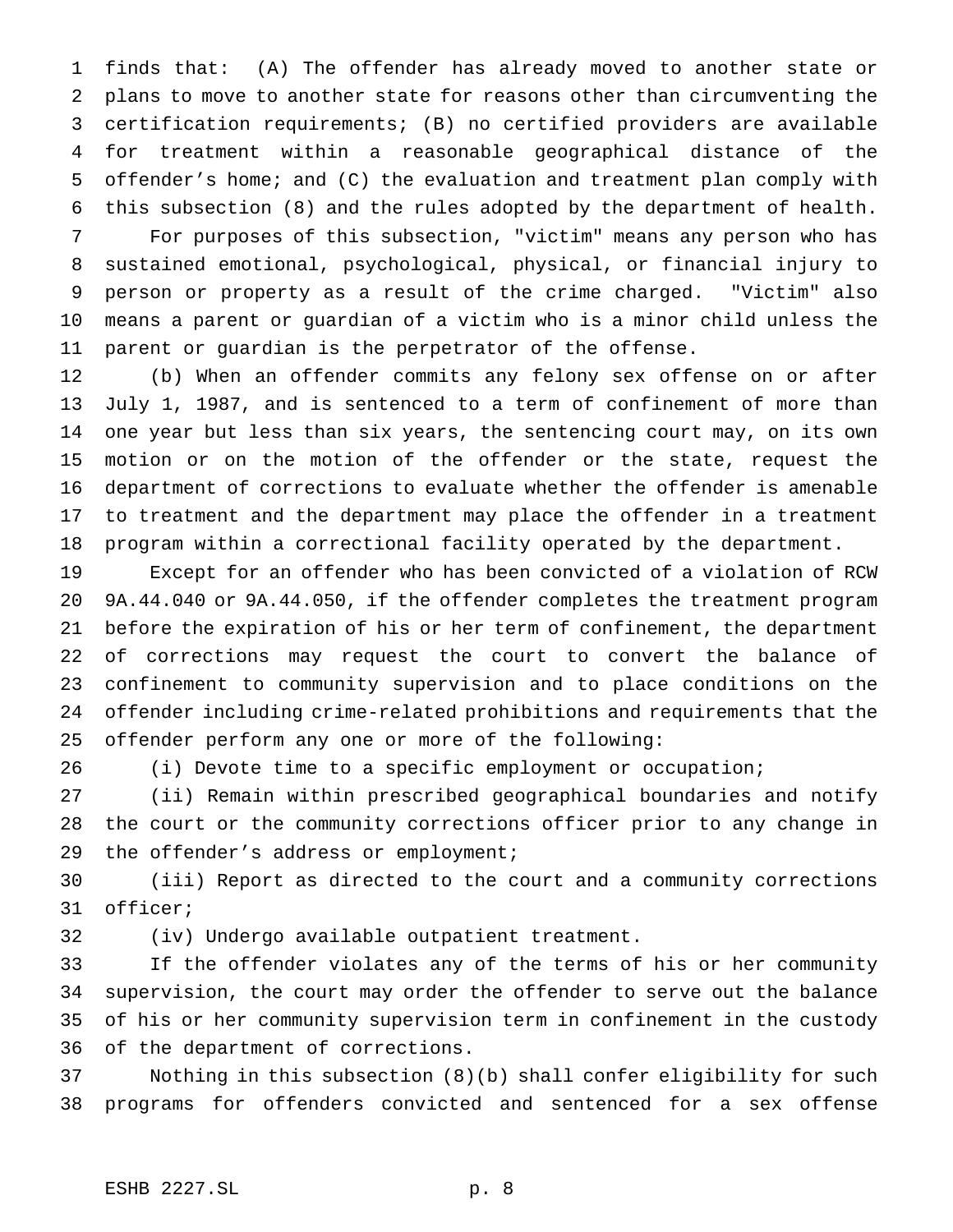committed prior to July 1, 1987. This subsection (8)(b) does not apply to any crime committed after July 1, 1990.

 (c) Offenders convicted and sentenced for a sex offense committed prior to July 1, 1987, may, subject to available funds, request an evaluation by the department of corrections to determine whether they are amenable to treatment. If the offender is determined to be amenable to treatment, the offender may request placement in a treatment program within a correctional facility operated by the department. Placement in such treatment program is subject to available funds.

 (9)(a) When a court sentences a person to a term of total confinement to the custody of the department of corrections for an offense categorized as a sex offense or a serious violent offense committed after July 1, 1988, but before July 1, 1990, assault in the second degree, assault of a child in the second degree, any crime against a person where it is determined in accordance with RCW 9.94A.125 that the defendant or an accomplice was armed with a deadly weapon at the time of commission, or any felony offense under chapter 69.50 or 69.52 RCW not sentenced under subsection (6) of this section, committed on or after July 1, 1988, the court shall in addition to the other terms of the sentence, sentence the offender to a one-year term of community placement beginning either upon completion of the term of confinement or at such time as the offender is transferred to community custody in lieu of earned early release in accordance with RCW 9.94A.150 (1) and (2). When the court sentences an offender under this subsection to the statutory maximum period of confinement then the community placement portion of the sentence shall consist entirely of such community custody to which the offender may become eligible, in accordance with RCW 9.94A.150 (1) and (2). Any period of community custody actually served shall be credited against the community placement portion of the sentence.

 (b) When a court sentences a person to a term of total confinement to the custody of the department of corrections for an offense 34 categorized as a sex offense  $((e^*)_L$  serious violent offense<sub>r</sub> vehicular 35 homicide, or vehicular assault, committed on or after July 1, 1990, the court shall in addition to other terms of the sentence, sentence the offender to community placement for two years or up to the period of earned early release awarded pursuant to RCW 9.94A.150 (1) and (2), whichever is longer. The community placement shall begin either upon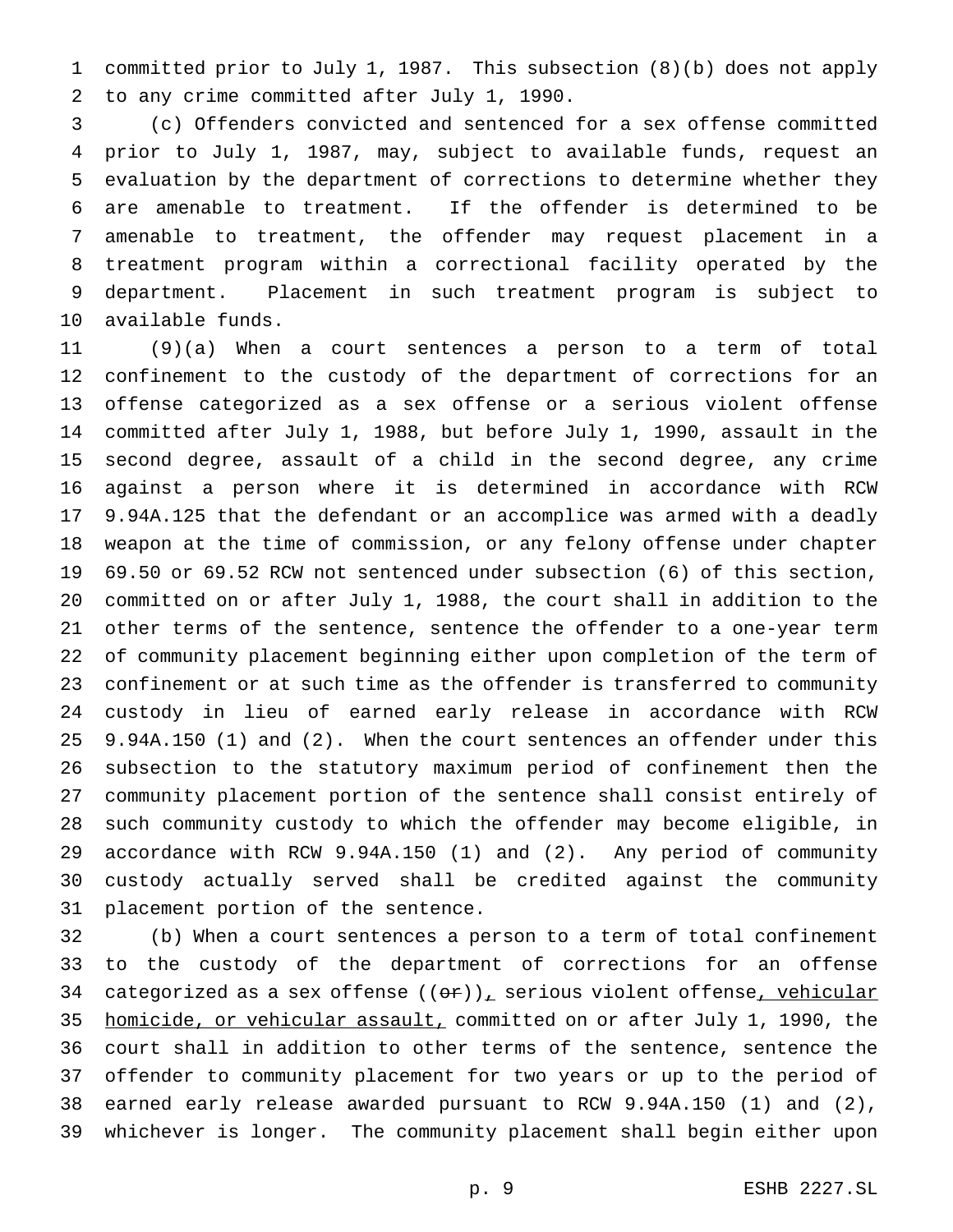completion of the term of confinement or at such time as the offender is transferred to community custody in lieu of earned early release in accordance with RCW 9.94A.150 (1) and (2). When the court sentences an offender under this subsection to the statutory maximum period of confinement then the community placement portion of the sentence shall consist entirely of the community custody to which the offender may become eligible, in accordance with RCW 9.94A.150 (1) and (2). Any period of community custody actually served shall be credited against the community placement portion of the sentence. Unless a condition is waived by the court, the terms of community placement for offenders sentenced pursuant to this section shall include the following conditions:

 (i) The offender shall report to and be available for contact with the assigned community corrections officer as directed;

 (ii) The offender shall work at department of corrections-approved education, employment, and/or community service;

 (iii) The offender shall not consume controlled substances except pursuant to lawfully issued prescriptions;

 (iv) An offender in community custody shall not unlawfully possess 20 controlled substances;

 (v) The offender shall pay supervision fees as determined by the 22 department of corrections; and

 (vi) The residence location and living arrangements are subject to the prior approval of the department of corrections during the period of community placement.

 (c) The court may also order any of the following special conditions:

 (i) The offender shall remain within, or outside of, a specified geographical boundary;

 (ii) The offender shall not have direct or indirect contact with the victim of the crime or a specified class of individuals;

 (iii) The offender shall participate in crime-related treatment or counseling services;

(iv) The offender shall not consume alcohol; or

 (v) The offender shall comply with any crime-related prohibitions. (d) Prior to transfer to, or during, community placement, any conditions of community placement may be removed or modified so as not to be more restrictive by the sentencing court, upon recommendation of the department of corrections.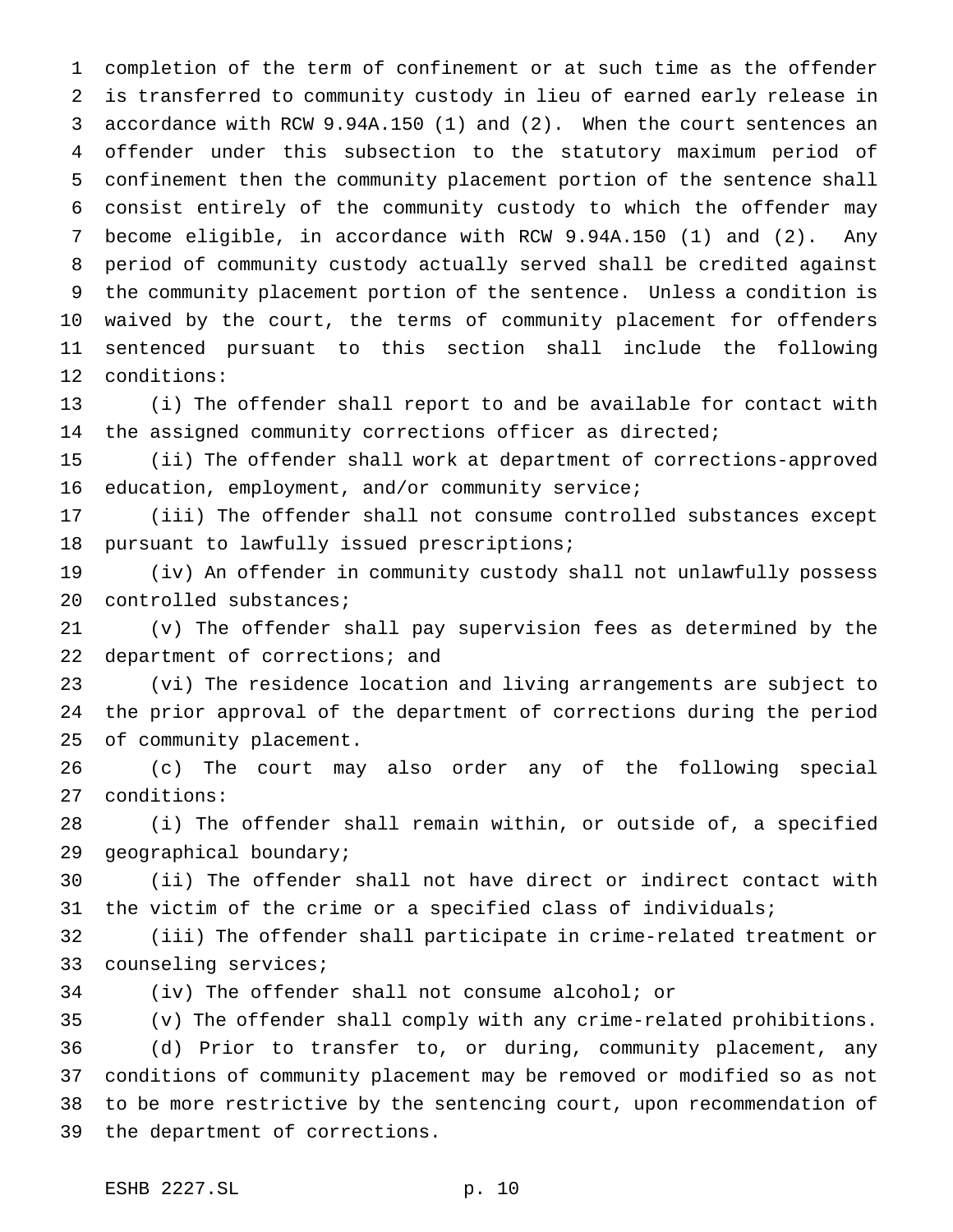(10) If the court imposes a sentence requiring confinement of thirty days or less, the court may, in its discretion, specify that the sentence be served on consecutive or intermittent days. A sentence requiring more than thirty days of confinement shall be served on consecutive days. Local jail administrators may schedule court-ordered intermittent sentences as space permits.

 (11) If a sentence imposed includes payment of a legal financial obligation, the sentence shall specify the total amount of the legal financial obligation owed, and shall require the offender to pay a specified monthly sum toward that legal financial obligation. Restitution to victims shall be paid prior to any other payments of monetary obligations. Any legal financial obligation that is imposed by the court may be collected by the department, which shall deliver the amount paid to the county clerk for credit. The offender's compliance with payment of legal financial obligations shall be supervised by the department. All monetary payments ordered shall be paid no later than ten years after the last date of release from confinement pursuant to a felony conviction or the date the sentence was entered. Independent of the department, the party or entity to whom the legal financial obligation is owed shall have the authority to utilize any other remedies available to the party or entity to collect the legal financial obligation. Nothing in this section makes the department, the state, or any of its employees, agents, or other persons acting on their behalf liable under any circumstances for the payment of these legal financial obligations. If an order includes restitution as one of the monetary assessments, the county clerk shall make disbursements to victims named in the order.

 (12) Except as provided under RCW 9.94A.140(1) and 9.94A.142(1), a court may not impose a sentence providing for a term of confinement or community supervision or community placement which exceeds the statutory maximum for the crime as provided in chapter 9A.20 RCW.

 (13) All offenders sentenced to terms involving community supervision, community service, community placement, or legal financial obligation shall be under the supervision of the secretary of the department of corrections or such person as the secretary may designate and shall follow explicitly the instructions of the secretary including reporting as directed to a community corrections officer, remaining within prescribed geographical boundaries, notifying the community corrections officer of any change in the offender's address or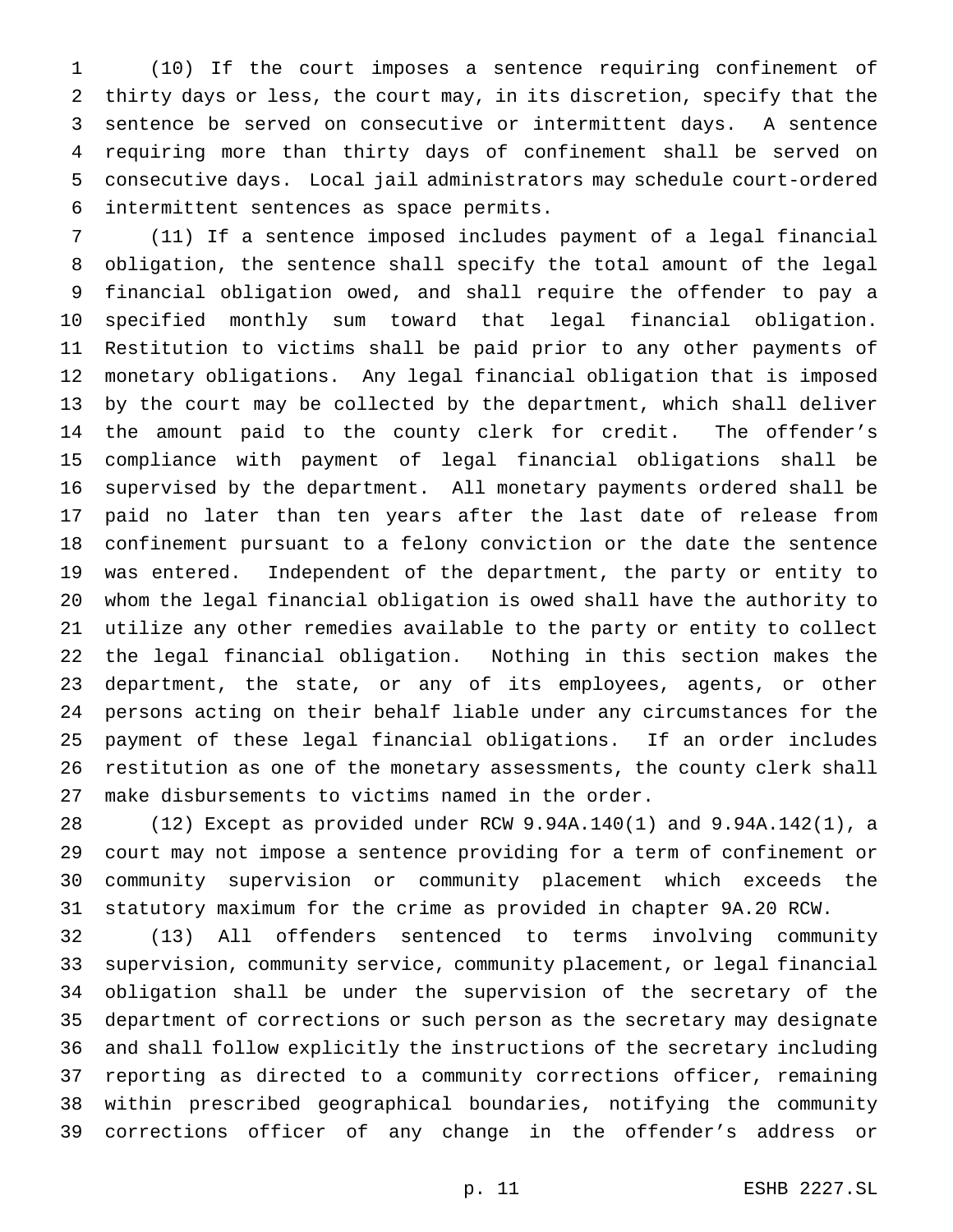employment, and paying the supervision fee assessment. The department may require offenders to pay for special services rendered on or after July 25, 1993, including electronic monitoring, day reporting, and telephone reporting, dependent upon the offender's ability to pay. The department may pay for these services for offenders who are not able to pay.

 (14) All offenders sentenced to terms involving community supervision, community service, or community placement under the supervision of the department of corrections shall not own, use, or possess firearms or ammunition. Offenders who own, use, or are found to be in actual or constructive possession of firearms or ammunition shall be subject to the appropriate violation process and sanctions. "Constructive possession" as used in this subsection means the power and intent to control the firearm or ammunition. "Firearm" as used in this subsection means a weapon or device from which a projectile may be fired by an explosive such as gunpowder.

 (15) The sentencing court shall give the offender credit for all confinement time served before the sentencing if that confinement was solely in regard to the offense for which the offender is being sentenced.

 (16) A departure from the standards in RCW 9.94A.400 (1) and (2) governing whether sentences are to be served consecutively or concurrently is an exceptional sentence subject to the limitations in subsections (2) and (3) of this section, and may be appealed by the defendant or the state as set forth in RCW 9.94A.210 (2) through (6).

 (17) The court shall order restitution whenever the offender is convicted of a felony that results in injury to any person or damage to or loss of property, whether the offender is sentenced to confinement or placed under community supervision, unless extraordinary circumstances exist that make restitution inappropriate in the court's judgment. The court shall set forth the extraordinary circumstances in the record if it does not order restitution.

 (18) As a part of any sentence, the court may impose and enforce an order that relates directly to the circumstances of the crime for which the offender has been convicted, prohibiting the offender from having any contact with other specified individuals or a specific class of individuals for a period not to exceed the maximum allowable sentence for the crime, regardless of the expiration of the offender's term of community supervision or community placement.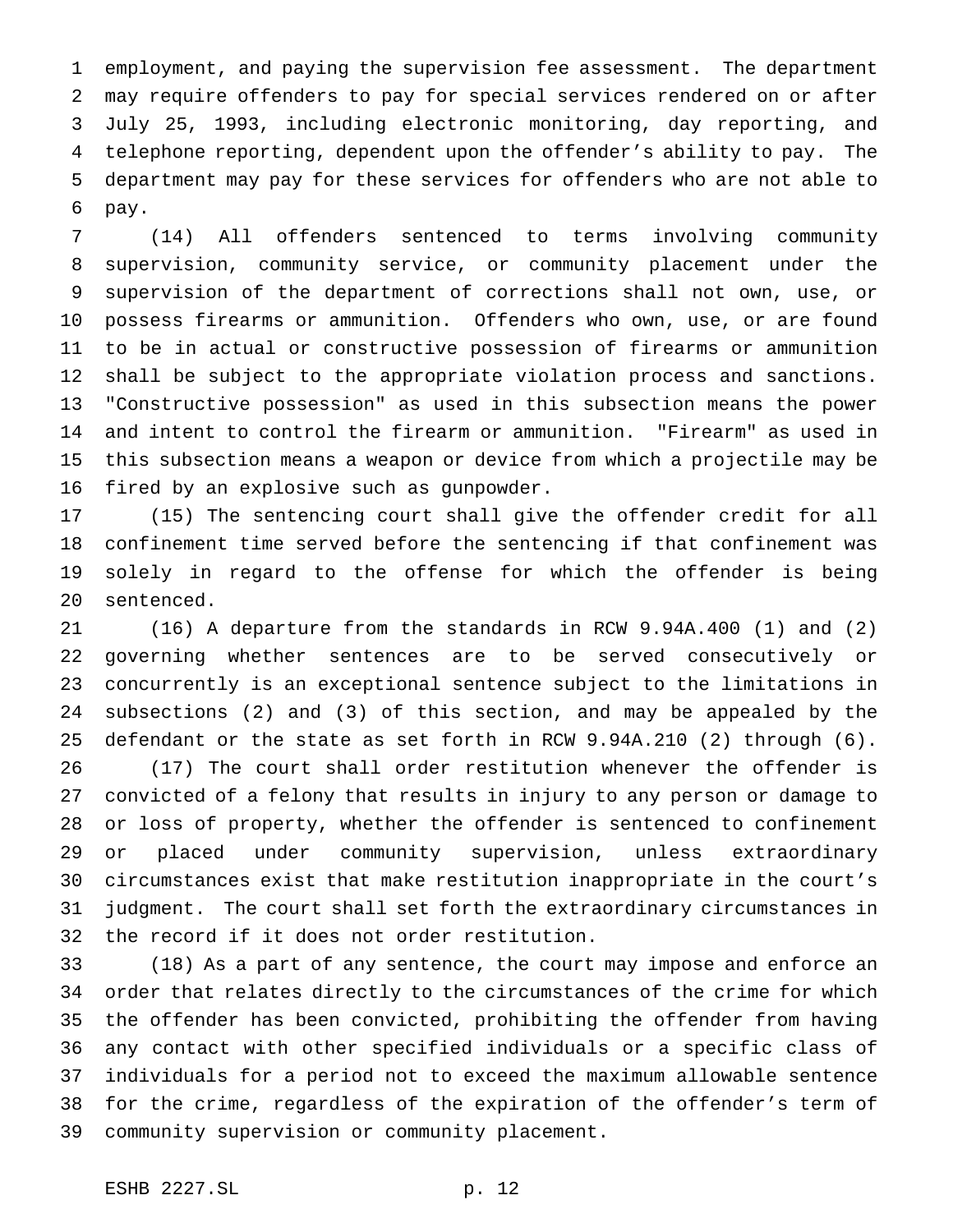(19) In any sentence of partial confinement, the court may require the defendant to serve the partial confinement in work release, in a program of home detention, on work crew, or in a combined program of work crew and home detention.

 (20) All court-ordered legal financial obligations collected by the department and remitted to the county clerk shall be credited and paid where restitution is ordered. Restitution shall be paid prior to any other payments of monetary obligations.

 **Sec. 2.** RCW 9.94A.150 and 1995 c 129 s 7 (Initiative Measure No. 159) are each amended to read as follows:

 No person serving a sentence imposed pursuant to this chapter and committed to the custody of the department shall leave the confines of the correctional facility or be released prior to the expiration of the sentence except as follows:

 (1) Except as otherwise provided for in subsection (2) of this section, the term of the sentence of an offender committed to a correctional facility operated by the department, may be reduced by earned early release time in accordance with procedures that shall be developed and promulgated by the correctional agency having jurisdiction in which the offender is confined. The earned early release time shall be for good behavior and good performance, as determined by the correctional agency having jurisdiction. The correctional agency shall not credit the offender with earned early release credits in advance of the offender actually earning the credits. Any program established pursuant to this section shall allow an offender to earn early release credits for presentence incarceration. If an offender is transferred from a county jail to the department of corrections, the county jail facility shall certify to the department the amount of time spent in custody at the facility and the amount of earned early release time. In the case of an offender who has been convicted of a felony committed after July 23, 1995, that involves any applicable deadly weapon enhancements under RCW 9.94A.310 (3) or (4), or both, shall not receive any good time credits or earned early release time for that portion of his or her sentence that results from any deadly weapon enhancements. In the case of an offender convicted of a serious violent offense or a sex offense that is a class A felony committed on or after July 1, 1990, the aggregate earned early release time may not exceed fifteen percent of the sentence. In no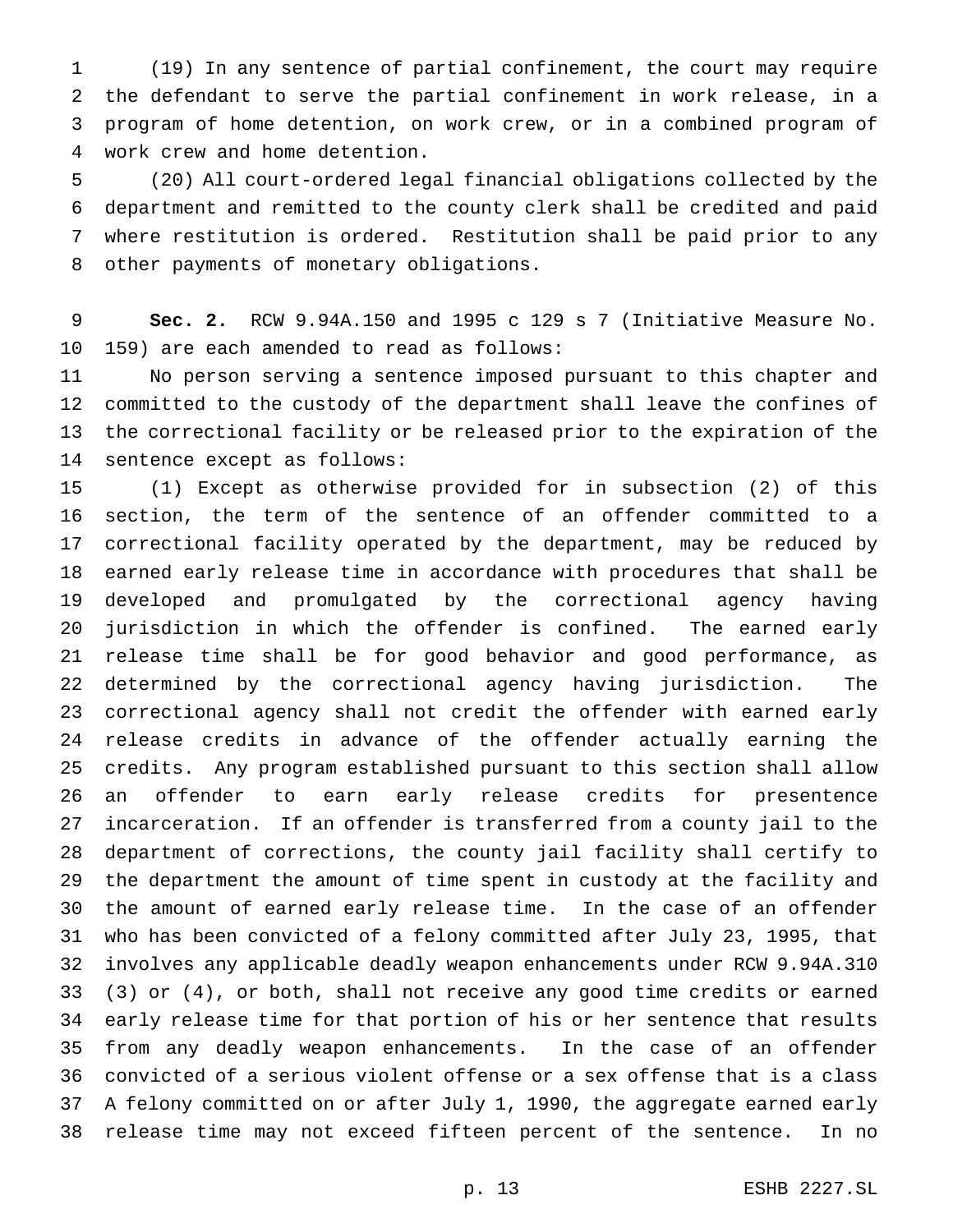other case shall the aggregate earned early release time exceed one-third of the total sentence;

 (2) A person convicted of a sex offense or an offense categorized 4 as a serious violent offense, assault in the second degree, vehicular homicide, vehicular assault, assault of a child in the second degree, any crime against a person where it is determined in accordance with RCW 9.94A.125 that the defendant or an accomplice was armed with a deadly weapon at the time of commission, or any felony offense under chapter 69.50 or 69.52 RCW may become eligible, in accordance with a program developed by the department, for transfer to community custody status in lieu of earned early release time pursuant to subsection (1) of this section;

 (3) An offender may leave a correctional facility pursuant to an authorized furlough or leave of absence. In addition, offenders may leave a correctional facility when in the custody of a corrections officer or officers;

 (4) The governor, upon recommendation from the clemency and pardons board, may grant an extraordinary release for reasons of serious health problems, senility, advanced age, extraordinary meritorious acts, or 20 other extraordinary circumstances;

 (5) No more than the final six months of the sentence may be served in partial confinement designed to aid the offender in finding work and reestablishing himself or herself in the community;

24 (6) The governor may pardon any offender;

 (7) The department of corrections may release an offender from confinement any time within ten days before a release date calculated under this section; and

 (8) An offender may leave a correctional facility prior to completion of his sentence if the sentence has been reduced as provided in RCW 9.94A.160.

 Notwithstanding any other provisions of this section, an offender sentenced for a felony crime listed in RCW 9.94A.120(4) as subject to a mandatory minimum sentence of total confinement shall not be released from total confinement before the completion of the listed mandatory minimum sentence for that felony crime of conviction unless allowed under RCW 9.94A.120(4).

 **Sec. 3.** RCW 9.94A.400 and 1995 c 167 s 2 are each amended to read as follows:

ESHB 2227.SL p. 14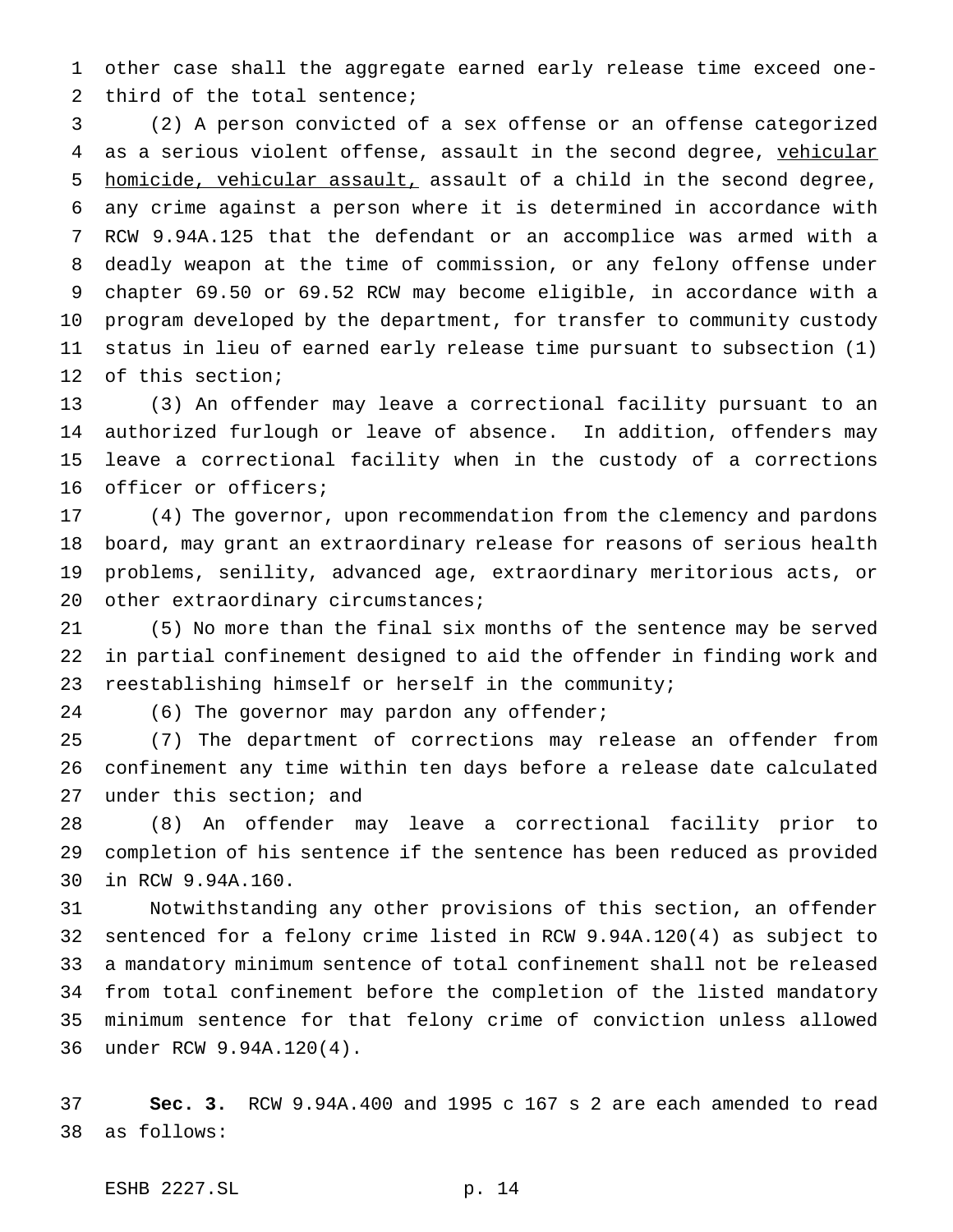(1)(a) Except as provided in (b) of this subsection, whenever a person is to be sentenced for two or more current offenses, the sentence range for each current offense shall be determined by using all other current and prior convictions as if they were prior convictions for the purpose of the offender score: PROVIDED, That if the court enters a finding that some or all of the current offenses encompass the same criminal conduct then those current offenses shall be counted as one crime. Sentences imposed under this subsection shall be served concurrently. Consecutive sentences may only be imposed under the exceptional sentence provisions of RCW 9.94A.120 and 9.94A.390(2)(f) or any other provision of RCW 9.94A.390. "Same criminal conduct," as used in this subsection, means two or more crimes that require the same criminal intent, are committed at the same time 14 and place, and involve the same victim. This definition ((does not 15 apply)) applies in cases involving vehicular assault or vehicular 16 homicide even if the victims occupied the same vehicle. ((However, the 17 sentencing judge may consider multiple victims in such instances as an 18 aggravating circumstance under RCW 9.94A.390.))

 (b) Whenever a person is convicted of two or more serious violent offenses, as defined in RCW 9.94A.030, arising from separate and distinct criminal conduct, the sentence range for the offense with the highest seriousness level under RCW 9.94A.320 shall be determined using the offender's prior convictions and other current convictions that are not serious violent offenses in the offender score and the sentence range for other serious violent offenses shall be determined by using an offender score of zero. The sentence range for any offenses that are not serious violent offenses shall be determined according to (a) of this subsection. All sentences imposed under (b) of this subsection shall be served consecutively to each other and concurrently with sentences imposed under (a) of this subsection.

 (2)(a) Except as provided in (b) of this subsection, whenever a person while under sentence of felony commits another felony and is sentenced to another term of confinement, the latter term shall not begin until expiration of all prior terms.

 (b) Whenever a second or later felony conviction results in community supervision with conditions not currently in effect, under the prior sentence or sentences of community supervision the court may require that the conditions of community supervision contained in the second or later sentence begin during the immediate term of community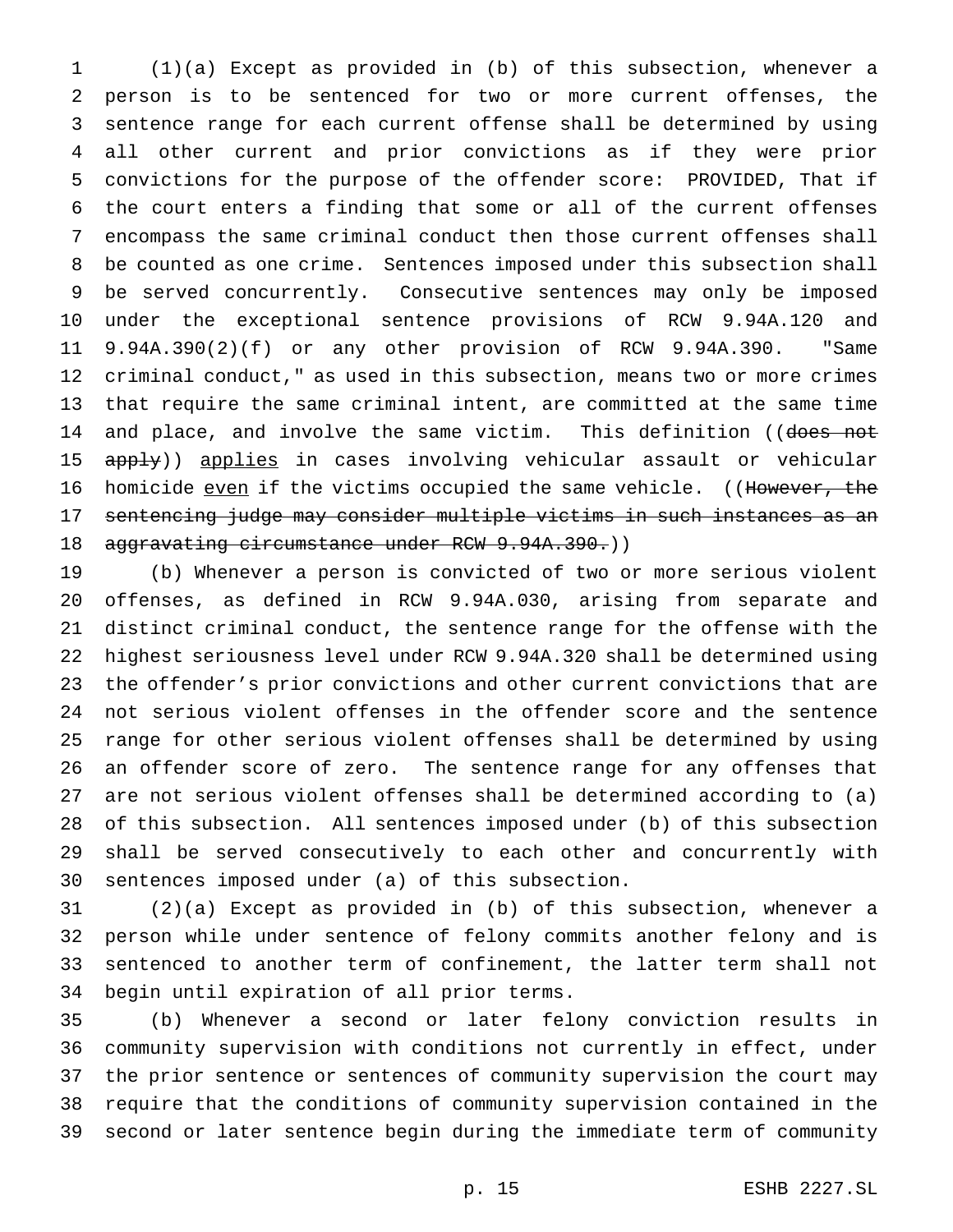supervision and continue throughout the duration of the consecutive term of community supervision.

 (3) Subject to subsections (1) and (2) of this section, whenever a person is sentenced for a felony that was committed while the person was not under sentence of a felony, the sentence shall run concurrently with any felony sentence which has been imposed by any court in this or another state or by a federal court subsequent to the commission of the crime being sentenced unless the court pronouncing the current sentence expressly orders that they be served consecutively.

 (4) Whenever any person granted probation under RCW 9.95.210 or 9.92.060, or both, has the probationary sentence revoked and a prison sentence imposed, that sentence shall run consecutively to any sentence imposed pursuant to this chapter, unless the court pronouncing the subsequent sentence expressly orders that they be served concurrently. (5) However, in the case of consecutive sentences, all periods of total confinement shall be served before any partial confinement, community service, community supervision, or any other requirement or conditions of any of the sentences. Except for exceptional sentences as authorized under RCW 9.94A.120(2), if two or more sentences that run consecutively include periods of community supervision, the aggregate of the community supervision period shall not exceed twenty-four months.

 **Sec. 4.** RCW 46.01.260 and 1994 c 275 s 14 are each amended to read as follows:

 (1) Except as provided in subsection (2) of this section, the director, in his or her discretion, may destroy applications for vehicle licenses, copies of vehicle licenses issued, applications for drivers' licenses, copies of issued drivers' licenses, certificates of title and registration or other documents, records or supporting papers on file in his or her office which have been microfilmed or photographed or are more than five years old. If the applications for vehicle licenses are renewal applications, the director may destroy such applications when the computer record thereof has been updated.

 (2)(a) The director shall not destroy records of convictions or adjudications of RCW 46.61.520 and 46.61.522 and shall maintain such 36 records permanently on file.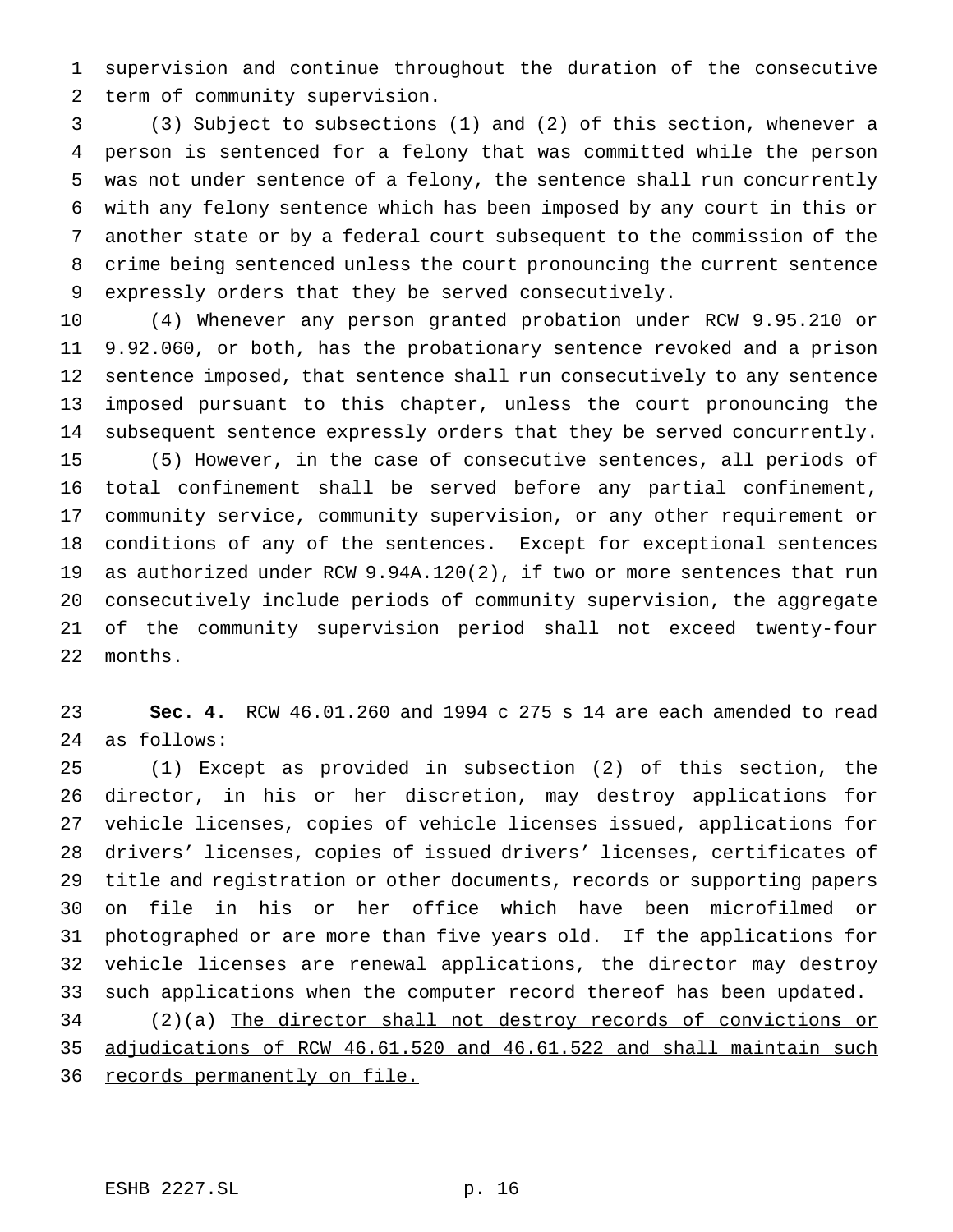1 (b) The director shall not, within ten years from the date of conviction, adjudication, or entry of deferred prosecution, destroy records of the following:

 (i) Convictions or adjudications of the following offenses: RCW 5 46.61.502( $(\tau)$ ) or 46.61.504( $(\tau$  46.61.520(1)(a), or 46.61.522(1)(b))); (ii) If the offense was originally charged as one of the offenses 7 designated in (a) or (b)(i) of this subsection, convictions or adjudications of the following offenses: RCW 46.61.500 or 46.61.525, or any other violation that was originally charged as one of the 10 offenses designated in (a) or (b)(i) of this subsection; or

(iii) Deferred prosecutions granted under RCW 10.05.120.

 $((+b))$   $(c)$  For purposes of RCW 46.52.100 and 46.52.130, offenses subject to this subsection shall be considered "alcohol-related" offenses.

 **Sec. 5.** RCW 46.20.285 and 1990 c 250 s 43 are each amended to read as follows:

 The department shall forthwith revoke the license of any driver for the period of one calendar year unless otherwise provided in this section, upon receiving a record of the driver's conviction of any of the following offenses, when the conviction has become final:

 (1) For vehicular homicide the period of revocation shall be two 22 years. The revocation period shall be tolled during any period of 23 total confinement for the offense;

24 (2) Vehicular assault. The revocation period shall be tolled 25 during any period of total confinement for the offense;

 (3) Driving a motor vehicle while under the influence of intoxicating liquor or a narcotic drug, or under the influence of any other drug to a degree which renders the driver incapable of safely driving a motor vehicle, upon a showing by the department's records that the conviction is the second such conviction for the driver within a period of five years. Upon a showing that the conviction is the third such conviction for the driver within a period of five years, the 33 period of revocation shall be two years;

 (4) Any felony in the commission of which a motor vehicle is used; (5) Failure to stop and give information or render aid as required under the laws of this state in the event of a motor vehicle accident resulting in the death or personal injury of another or resulting in 38 damage to a vehicle that is driven or attended by another;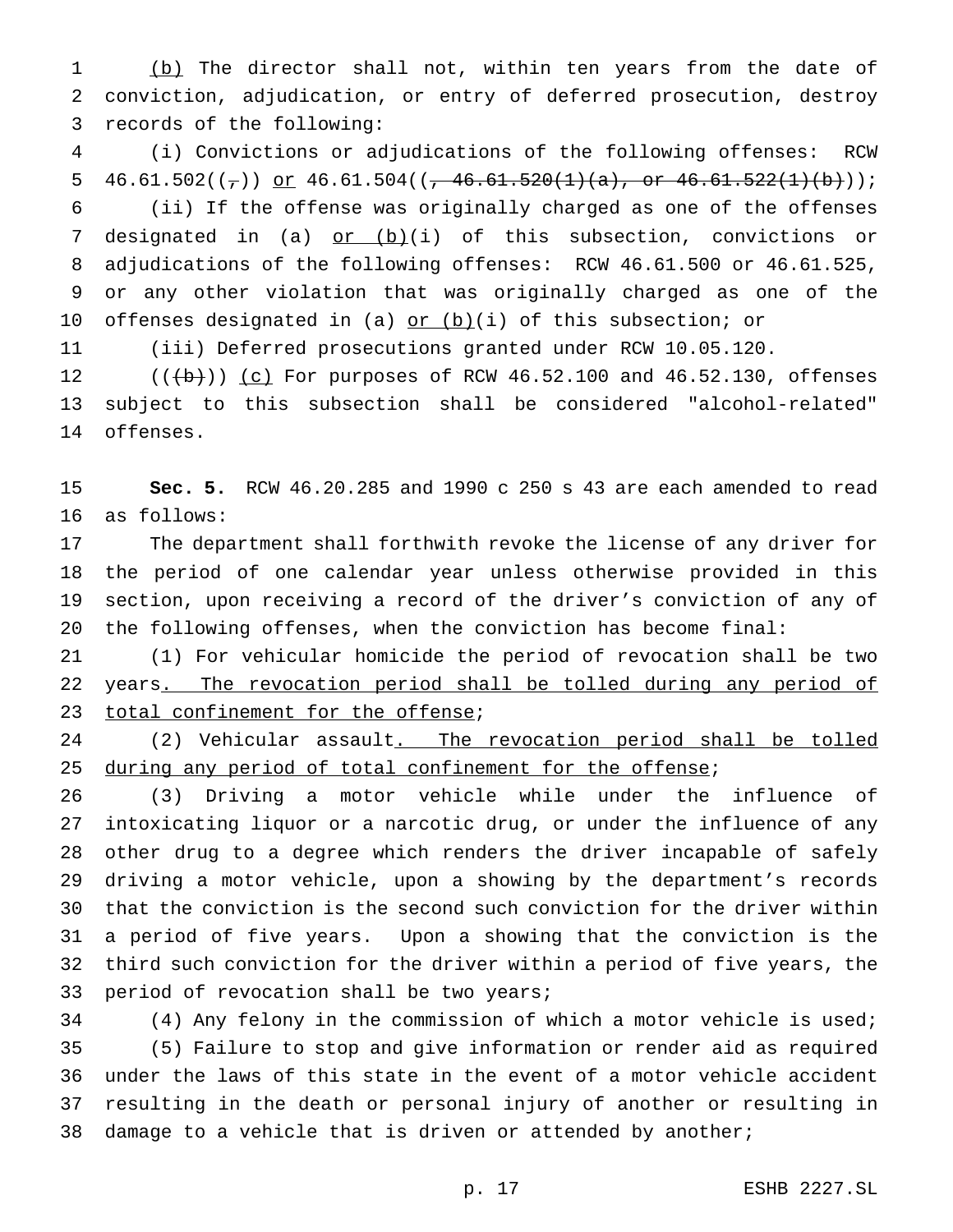(6) Perjury or the making of a false affidavit or statement under oath to the department under Title 46 RCW or under any other law relating to the ownership or operation of motor vehicles;

 (7) Reckless driving upon a showing by the department's records that the conviction is the third such conviction for the driver within a period of two years.

 NEW SECTION. **Sec. 6.** The department of licensing shall adopt procedures in cooperation with the office of the administrator for the courts and the department of corrections to implement section 5 of this act.

 **Sec. 7.** RCW 46.61.520 and 1991 c 348 s 1 are each amended to read as follows:

 (1) When the death of any person ensues within three years as a proximate result of injury proximately caused by the driving of any vehicle by any person, the driver is guilty of vehicular homicide if the driver was operating a motor vehicle:

 (a) While under the influence of intoxicating liquor or any drug, as defined by RCW 46.61.502; or

(b) In a reckless manner; or

(c) With disregard for the safety of others.

21 (2) Vehicular homicide is a class ( $(B)$ ) A felony punishable under chapter 9A.20 RCW.

 **Sec. 8.** RCW 46.61.522 and 1983 c 164 s 2 are each amended to read as follows:

 (1) A person is guilty of vehicular assault if he operates or drives any vehicle:

 (a) In a reckless manner, and this conduct is the proximate cause 28 of serious bodily injury to another; or

 (b) While under the influence of intoxicating liquor or any drug, as defined by RCW 46.61.502, and this conduct is the proximate cause of serious bodily injury to another.

 (2) "Serious bodily injury" means bodily injury which involves a substantial risk of death, serious permanent disfigurement, or protracted loss or impairment of the function of any part or organ of the body.